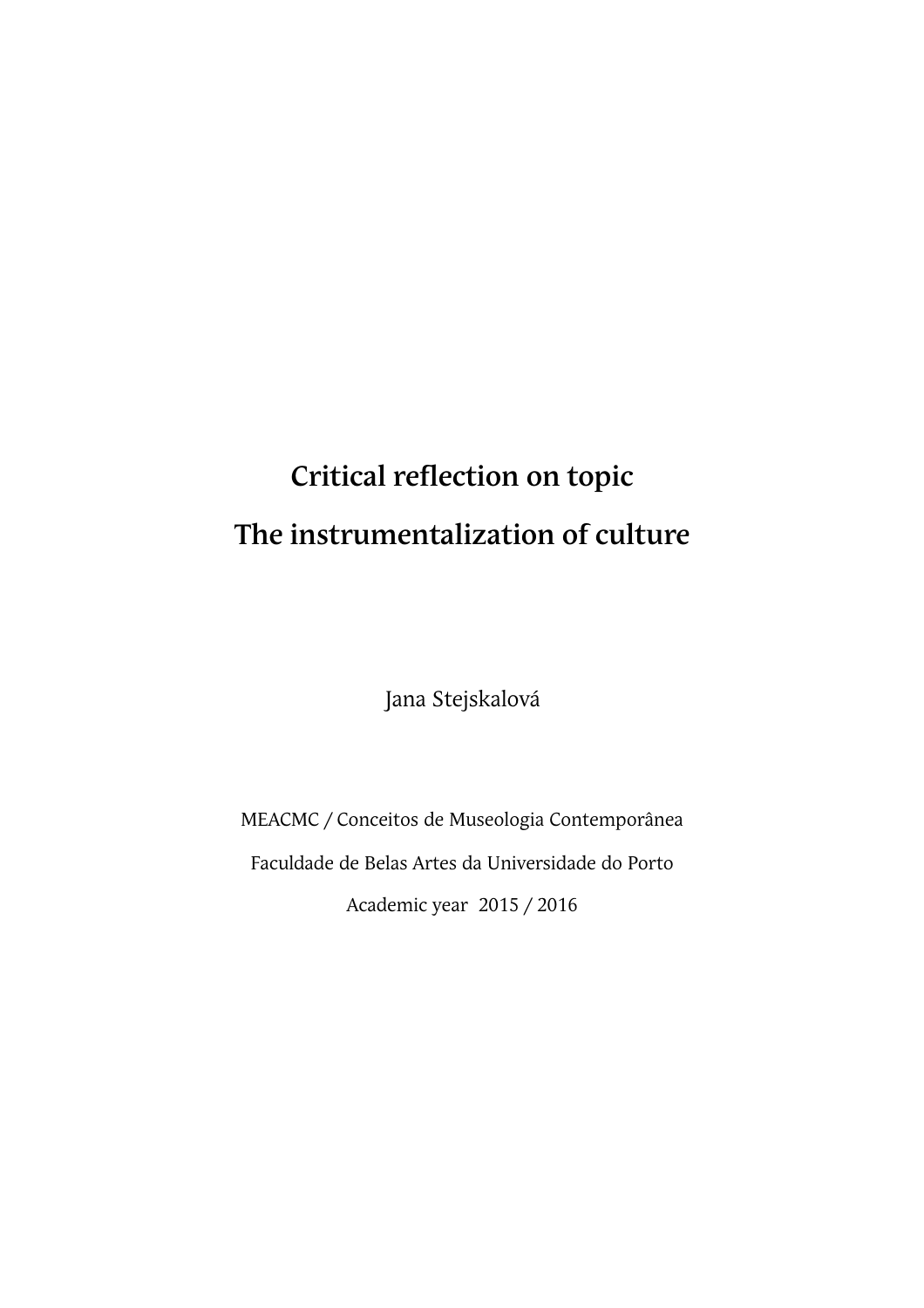#### **Introduction**

In this seminar work, I would like to focus on the theme of the need for financial support to cultural institutions, the possibility of involvement of museums and galleries in social and urban regeneration of deprived places and abandoned areas without previous meaningful purpose. Furthermore I would like to relate all of these issues to the context of cultural situation in Czech republic. In the beginning, I will shortly introduce general overview and historical background, it also serves as an introduction to the situation and further reflection on important issues concerning culture in there. My focus on the situation in the Czech Republic is based on the fact that I know it best, but probably these issues are generally valid and applicable also to another countries. Later I will deal with the idea of developing a system to measure museum's and galleries' performances, the necessity of involvement in social and urban revitalization, also the question of financial support by local governments

#### **A brief overview of recent art history of the Czech republic**

There was a huge gap to overpass after the democratic revolution in 1989. It was a total turnover for entire society and in it´s consequences for entire Europe. The usual tendency for east European art is to divide in Pre- and Post- 1989. However, not everything can change in instant and some of the previous era aspects live on. In arts, the communist legacy represents mainly the idea of underground culture. As very most of the independent live culture was being prohibited for more than 40 years (only government approved visual artists were allowed to make exhibition, the same applied for music, literature and anything else), there was a strong underground culture movement. That involved illegal gatherings, festivals, apartment exhibitions or land art actions, performances. Independent art groups have been established.

The results of being cut of mainstream media resulted in poor engagement of independent arts with general public. That resulted in bad taste and very low interest in art, generally. Interestingly, at the same rate as culture, communist government managed to decrease interest in religion as well, making Czech republic one of the least religious country in the world<sup>[1](#page-1-0)</sup>. While, before the WWII, country was at similar levels as the rest of western Europe. At the same time, there was little to none connection and communication exchange with western European culture, which allowed for establishing so to say "endemic" art genders and unprecedented variations and platforms without

<span id="page-1-0"></span><sup>1</sup> http://www.independent.co.uk/news/world/asia/7-charts-that-reveal-religions-role-around-theworld-10170978.html along with China or Sweden.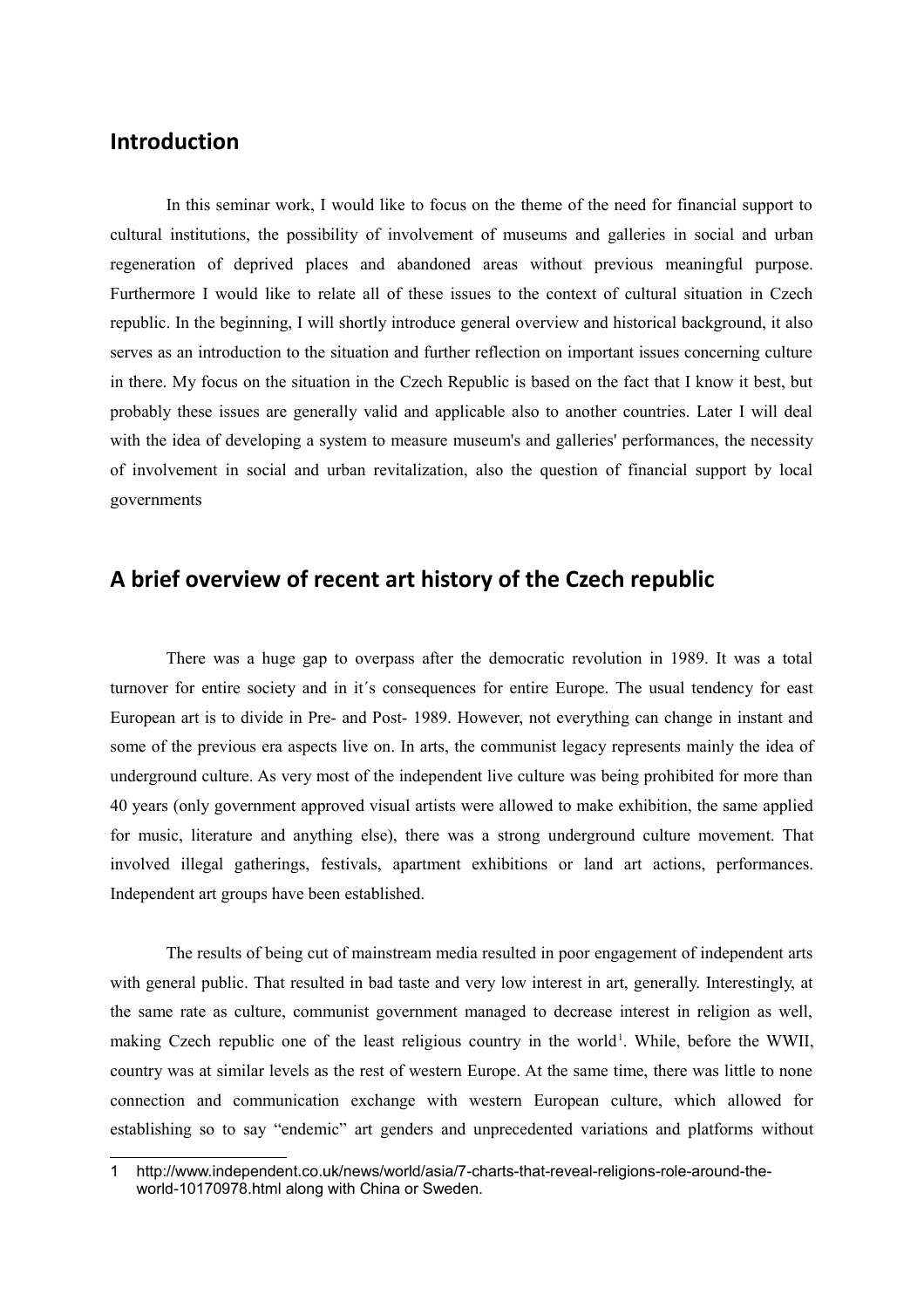influence of either art market and globalisation (or urge to follow or copy trends).

After the revolution in 1989, all of the specifics mentioned above brought huge issues for international integration of Czech art. There was a strong interested of west European galleries and curators in post-soviet countries. But, for multiple reasons, there only was a little of successful results and cooperation. Obviously, there was a strong language barrier, that resulted in lack of confidence at the both sides. Then there was a problem of classification of the eastern art, as it completely differed and stood out of usual western categories (such as Pop art, Op Art, Mininal etc). And then, finally, there were no trading rules and art market "management" as well as no real overview, compendium of artists and art group.

Later on, hundreds of commercial art galleries emerged, but with no quality assurance<sup>[2](#page-2-0)</sup>, they quickly started selling pure kitsches (also, numerous artist bended to the commercial aspect). At the same time, art market was further undermined by poor government laws and general lack of attention, that allowed for massive forgery (especially of painters of first half of  $20<sup>th</sup>$  century)<sup>[3](#page-2-1)</sup>. All that led to very little credibility of art market and very low willingness of art collectors to invest. Specific role was also done by the Czech National Gallery, that has, under direction of Milan Knížák<sup>[4](#page-2-2)</sup>, done numerous questionable acquisitions and generally cared very little about the conditions of art trading. Neither it supported they youngest, post revolution generation. Furthermore, because of the low budgets, neither any other state run museums could be making enough acquisitions, resulting of major lack of support for both young and established artists.

Thanks to the legacy of communist era, there is a strong tradition of do-it-yourself approach. This reflects both everyday life of Czech people<sup>[5](#page-2-3)</sup> and equally in arts. Around year 2000, there was a wave of new of small, independent art venues all around the country, in vast majority run by artists, fresh degree holders from re-established art faculties, that had no other options to freely display their works and to ensure theirs context.

#### **Measuring museum's value**

In reaction to this situation, the need to develop some kind of system of the asses

<span id="page-2-0"></span><sup>2</sup> There was not enough university educated people, this problem was painful in all fields, but in visual art, it extremely well exemplified.

<span id="page-2-1"></span><sup>3</sup> http://www.culturenet.cz/aktuality/george-novotny-cesky-trh-s-umenim-sakali-leta-podvodu-apadelku/n:4073/

<span id="page-2-2"></span><sup>4</sup> Paradoxially, he was a part of Fluxus movement in 70´s

<span id="page-2-3"></span><sup>5</sup> The obvious joke goes to Czech summer gardening http://www.dumazahrada.cz/stavbarekonstrukce/stavba/2012/6/5/nas-jedinecny-fenomen-chalupareni-chatareni/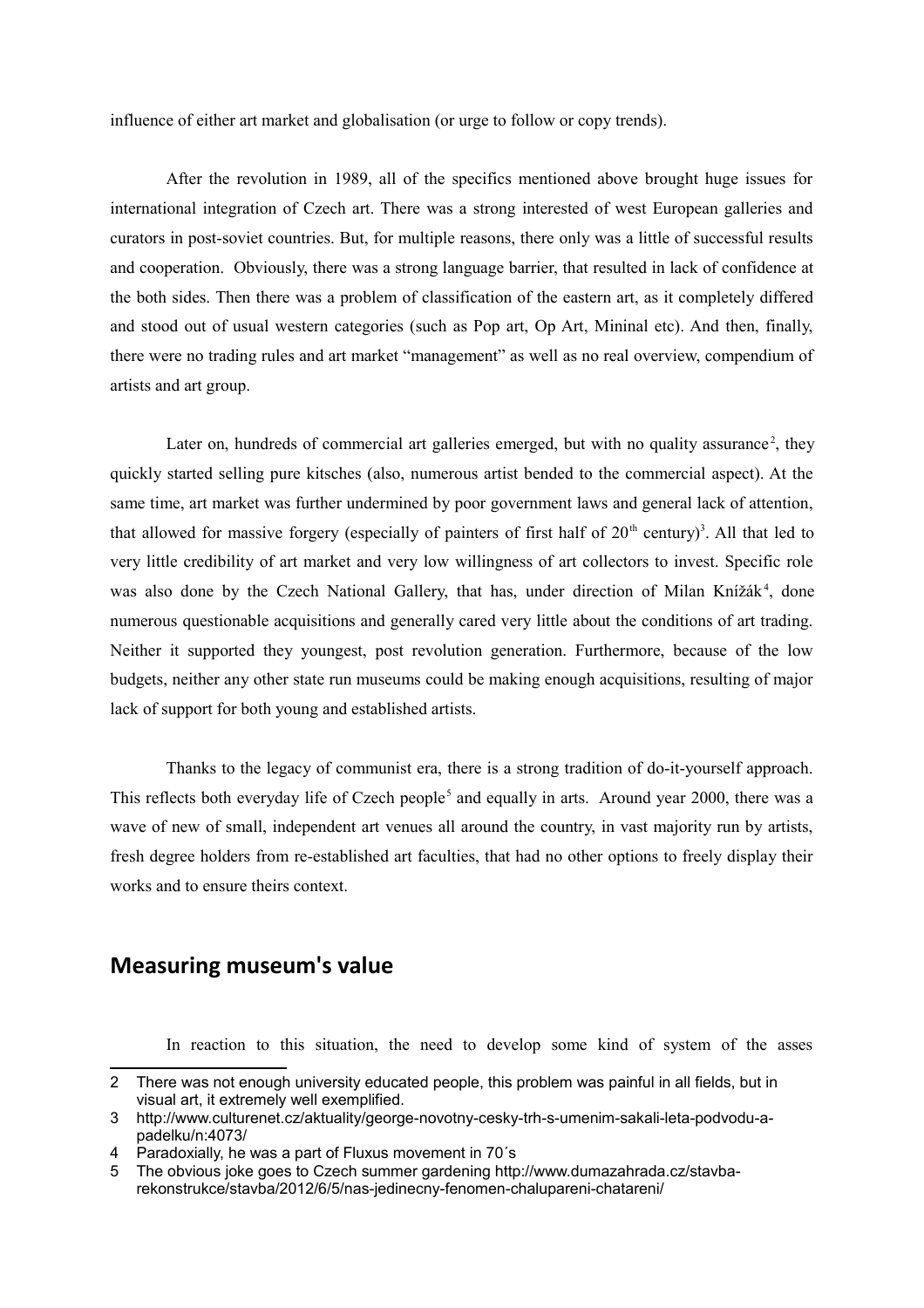measurement to present an overview of "successful" cultural events arose. Many thoughts to this issue presented and published also Carrol Scott. In one of her texts *Measuring social value* – she deals with this need to distinguish "valuable" cultural projects and activities. In 2010 she established *Carol Scott Associates* and she focuses primarily on the measuring performance impact of museums and providing long-term social value of participation in the community. "At a national level, the sector as a whole is challenged to find a narrative to demonstrates that museums create value that makes a difference in the public domain."<sup>[6](#page-3-0)</sup> The idea of measuring values that museums bring are very much welcomed, especially by the government, city councillors and other "politicians" who divide the money and thanks to this system it's much easier to do so. The change of funding had great impact on museums, mainly because of the necessity to diversify the funding base by the combination of admission charges and increased external sponsorship<sup>[7](#page-3-1)</sup>. The similar development happened also with many galleries in the Czech Republic after the revolution in 1989. Because there is no sophisticated system for funding and money earmarked for culture are on the contrary every year getting smaller, the situation for maintaining even large, well-known institutions is very difficult.

So, what is the secret of a successful cultural institution?

"Indicators of successful museum performance arising from this model are predominantly quantifiable and include items such as the number of visitors to the museum, the numbers of users of facilities such as websites, the number of new exhibitions presented and travelled, the number of publications produced, educational programmes offered, objects conserved and registered, etc."[8](#page-3-2)

Of course the system is more complicated and we can assume that it involves over time, it is also very important to specify if we measure short time or long time value etc. But I also see this system of measurement as very controversial, because the evaluation procedures are originally developed to measure economical success of business corporates, as Carol Scott suggests herself:  $\ldots$ ) the introduction of performance measurement has generated considerable discussion and debate. In general terms, critics have questioned the appropriateness of applying a system to the public sector that was originally based in the commercial sector  $(\ldots)^{0}$  She is aware of the limits of the system, but she believes it's asset overcomes it's possible imperfections.

<span id="page-3-0"></span><sup>6</sup> Retrieved January 22, 2016, from https://www.bu.edu/prc/prcpov/artists/a05.htmlhttp://blog.ashgate.com/2015/04/22/evidencingchange-how-do-we-measure-social-value/

<span id="page-3-1"></span><sup>7</sup> Scott, C. (2002). "Measuring social value" in: Sandell, R. (ed.), *Museums, Society, Inequality*. New York: Routledge. p. 42

<span id="page-3-2"></span><sup>8</sup> Ibid. p. 42

<span id="page-3-3"></span><sup>9</sup> Ibid. p. 43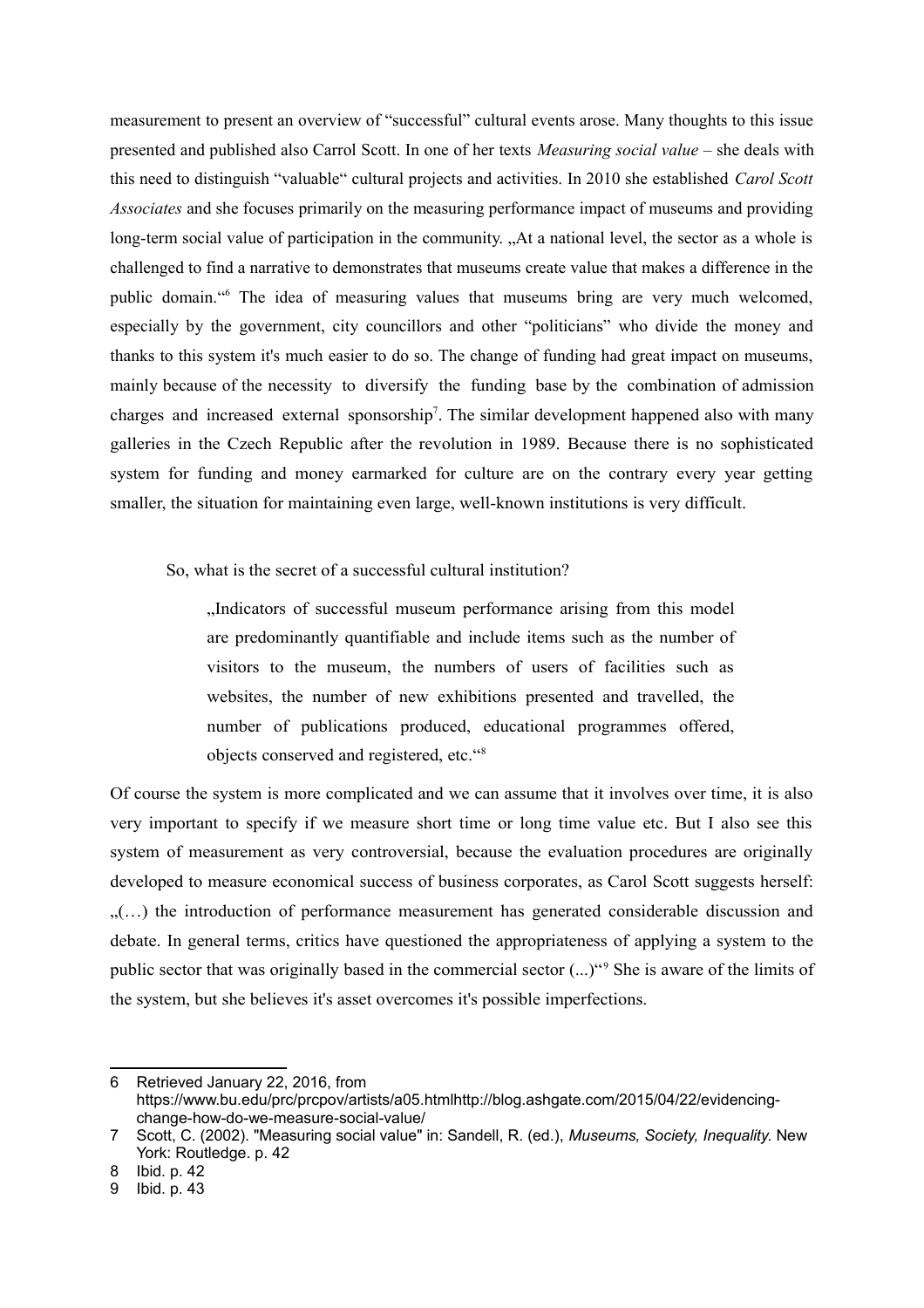Me personally, I believe the system of measuring performance in museums and it's value and assess to community is quite irrelevant. How can we really measure the visitor's feelings when they are visiting museum? How can we measure the good taste people may develop thanks to museums and art generally? And also I don't think that this system is any helpful when dividing money, because if we measure for example the number of visitors attending cultural event, we will always find more people interested in musicals and other "popular" events, but does that mean they are more important than museum of current art?

This issue is very much alive since the beginning of  $20<sup>th</sup>$  century, when German theoretician Theodor Adorno used the term "culture industry"[10](#page-4-0). He believed that if art wants to be significant to the masses, it must be transformed from creation to production. Today, we know that it's not that simple, we can't just say that all "products" of cultural industry are bad, but we consider them more individually. However, his primary thought is still current, the mainstream culture turned to easy understandable and accessible entertainment, that we can especially today call cultural industry products. With this topic deals also one of the Czech authors Martin Cikánek in his publication *Kreativní průmysly – příležitost pro novou ekonomiku*[11](#page-4-1) where he describes the relationship between market sectors, creative industries and non-commercial art supported from public budgets. The conclusion is that creative industries and creative economy should definitely be considered relevant for the future direction of our country.

## **Museum as a tool for social and urban regeneration**

On the other hand the idea of museum as an instrument for activation and revitalization both social and local surroundings is very current. This topic is also dealt with by Jocelyn Dodd's and Richard Sandell's publication *Including museums: perspectives on museums, galleries and social inclusion*. They speak both about the cooperation with social groups and about urban regeneration. I would like to focus on the urban regeneration further, because I believe it's very important issue also in Czech republic.

In my opinion, museums have ability to bring up to an unpleasant environment new potential to improve the overall situation: "Museums and galleries of all kinds have both the

<span id="page-4-0"></span><sup>10</sup> This term was presented as critical vocabulary in the chapter "*The Culture Industry: Enlightenment as Mass Deception*", of the book *Dialectic of Enlightenment* (1944)

<span id="page-4-1"></span><sup>11</sup> Approximate translation: Creative Industries - an opportunity for the new economy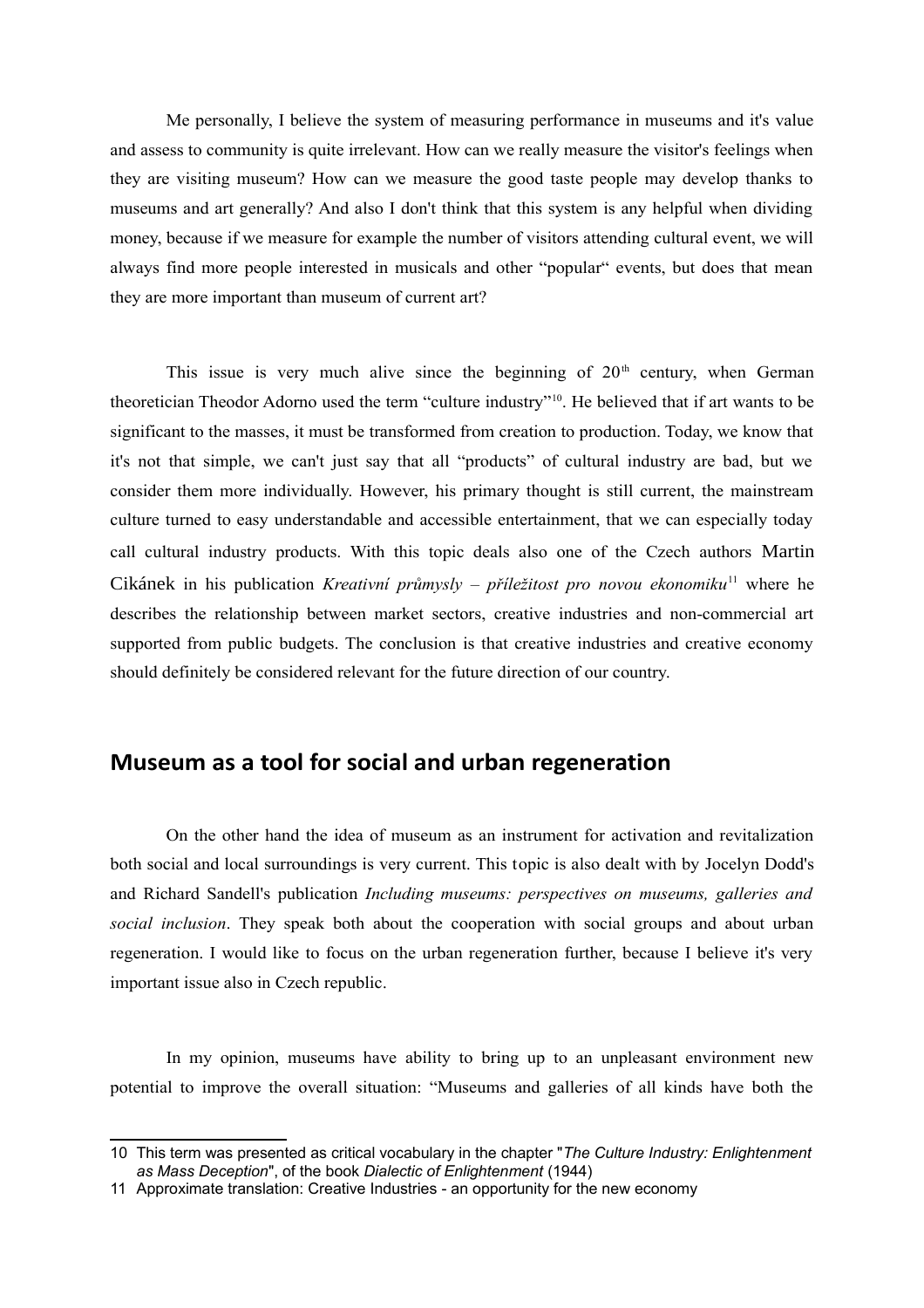potential to contribute towards the combating of social inequality and a responsibility to do so." [12](#page-5-0) Especially in Czech republic this aspect is very important because during the communist era there were many funds pointed to the marginal areas, not only to the cities near state borders, but also cities without their own manufacturing industry. There were plans to employ as many citizens as possible, so it wasn't that important whether a given production at that site is suitable or not. It means that when the regime fell and money stopped to flow into these peripheral areas many factories were forced to reduce or even stop their production. As a result, we have today many large building complexes, often even in the middle of the city, decaying and without any useful usage.

And there comes the possibility for using the space for cultural revival. "Museums, archives and libraries do have a role to play in neighbourhood renewal and urban regeneration but that this is not something which they can do on their own."[13](#page-5-1) Recently many former factories were turned into gallery space while maintaining the original industrial appearance with typical sitespecific focus not only into the art but also events aimed to arouse people's interest into the area and culture.

As an example we can name Armaturka gallery in Ústi nad Labem (picture number 1), northern city with large problematic Romany community, Plato Ostrava gallery (picture number 2) on the very east part of the Czech republic with huge smog issues due to production and also because main part of the city is formed by factories and production buildings and last one, recently very successful gallery Papírna Plzeň (picture number 3), which used to be factory for manufacturing paper, it is also situated in the middle of the city and for many years there was no use for this large complex. The Papírna Plzeň gallery is also interesting for the fact that last year (in 2015) Pilsen was awarded the status of *European Capital city of Culture*. It brought a lot of money with it, many new visitors, tourists, different cultural projects and whole city was very alive for the entire year, but I doubt a bit about it's sustainability in the coming years. Anyway, all these spaces have in common that thanks to the financial and political support they were turned from abandoned and disregarded place into the living spaces with many cultural events, not only galleries and exhibitions, but also concerts, theatres, workshops or even bars and cafés. These venues are irreplaceable pieces in the puzzle of revitalizing post-industrial cities.

<span id="page-5-0"></span><sup>12</sup> Sandell, R. (2002), "*Museums and the combating of social inequality: roles, responsabilities*, resistance in: Sandell, R. (ed.), *Museums, Society, Inequality*. New York: Routledge. p. 1

<span id="page-5-1"></span><sup>13</sup> Dodd, J. and Sandell, R. (2001). *Including museums*. Leicester: Research Centre for Museums and Galleries, University of Leicester. p. 50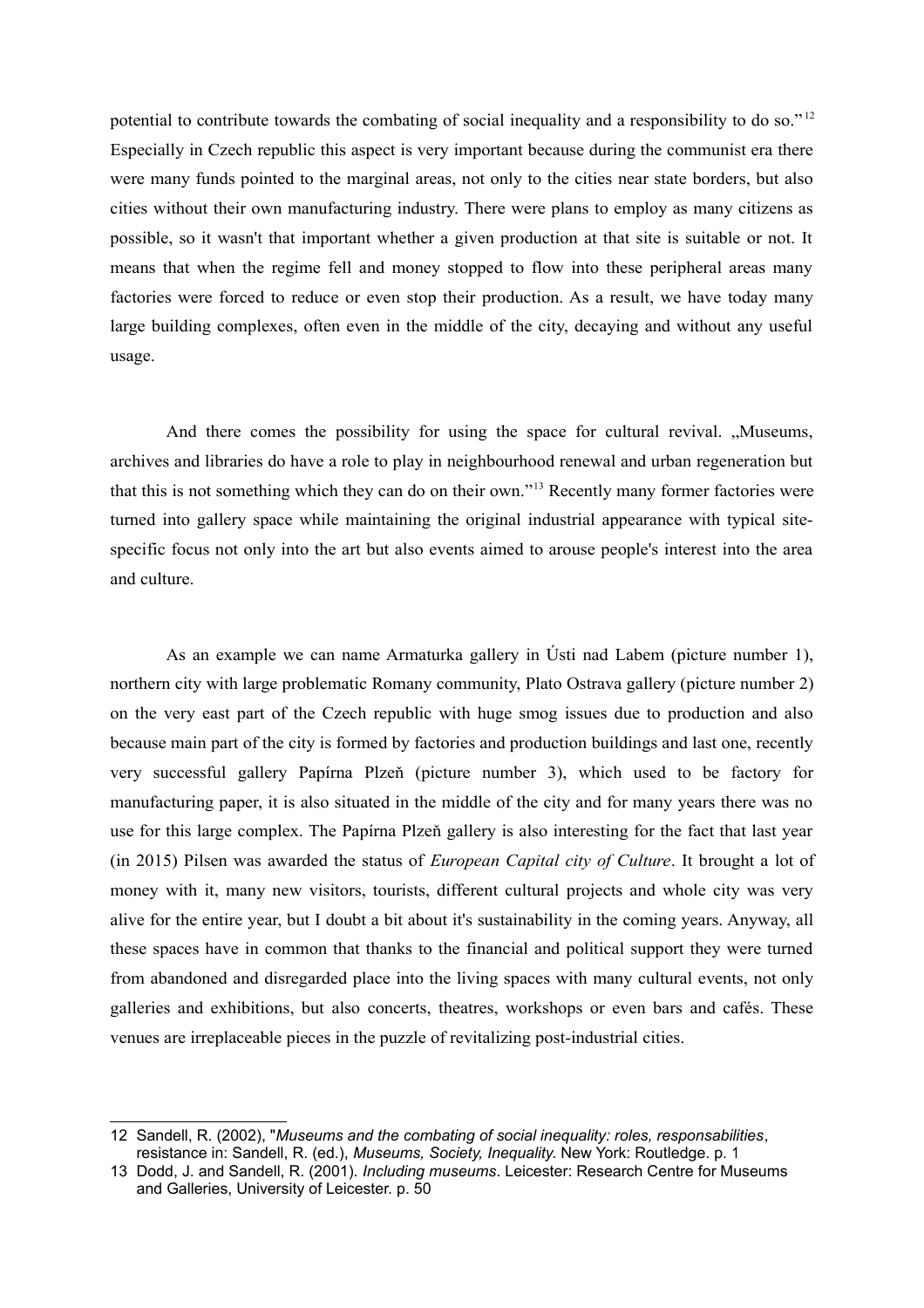The possibilities to help with social level and quality of local neighbourhood are many. Although I don't agree with the statement that every gallery needs to involve and use it's power and resources to engage with these issues, I believe that it's very profitable for both sides if they do so. "Museums' and galleries' involvement in Neighbourhood renewal is not about becoming social workers but it is about using collections and resources to support social agendas for the public good."[14](#page-6-0) Exactly as the statement says, museums shouldn't supply the social service but I believe that every museum should use their collections and activities to point out the main local issues and try to improve their neighbourhood even by "doing their job". " $(...)$  it is through the thoughtful representation of difference and diversity that all museums, regardless of the nature of their collections, the resources available to them, their mission and the context within which they operate, can contribute towards greater social equity."[15](#page-6-1) But despite what the quotation says, funds are undoubtedly necessary, because in these days it is common practice that the governments systematically under finance the culture sector generally. There is another very interesting publication about this issue by Lambert Zuidervaart *Art in Public: Politics, Economics, and a Democratic Culture* from 2011, where he basically stated reasons why should governments provide funding for the arts and culture even if it seemingly doesn't contribute to daily life. But as he argues, the arts contribute to democratic communication and a social economy, fostering the critical and creative dialogue that a democratic society needs.

### **Conclusion**

The aim of this this seminar work was to shed some light on the influence and importance of museums and galleries in city-scapes and local communities. Focusing on current situation in Czech republic, we have gone through the different important topics. Such as the idea of measuring museum's value as a tool to help governments divide money into different directions, to obligation for museums to involve in social and urban revitalization. And finally we touched the statement that although culture changed from creation to production the importance to finance both popular and "high culture" remains.

<span id="page-6-0"></span><sup>14</sup> Ibid. p. 51

<span id="page-6-1"></span><sup>15</sup> Sandell, R. (2002), "Museums and the combating of social inequality: roles, responsabilities, resistance in: Sandell, R. (ed.), *Museums, Society, Inequality*. New York: Routledge. p. 4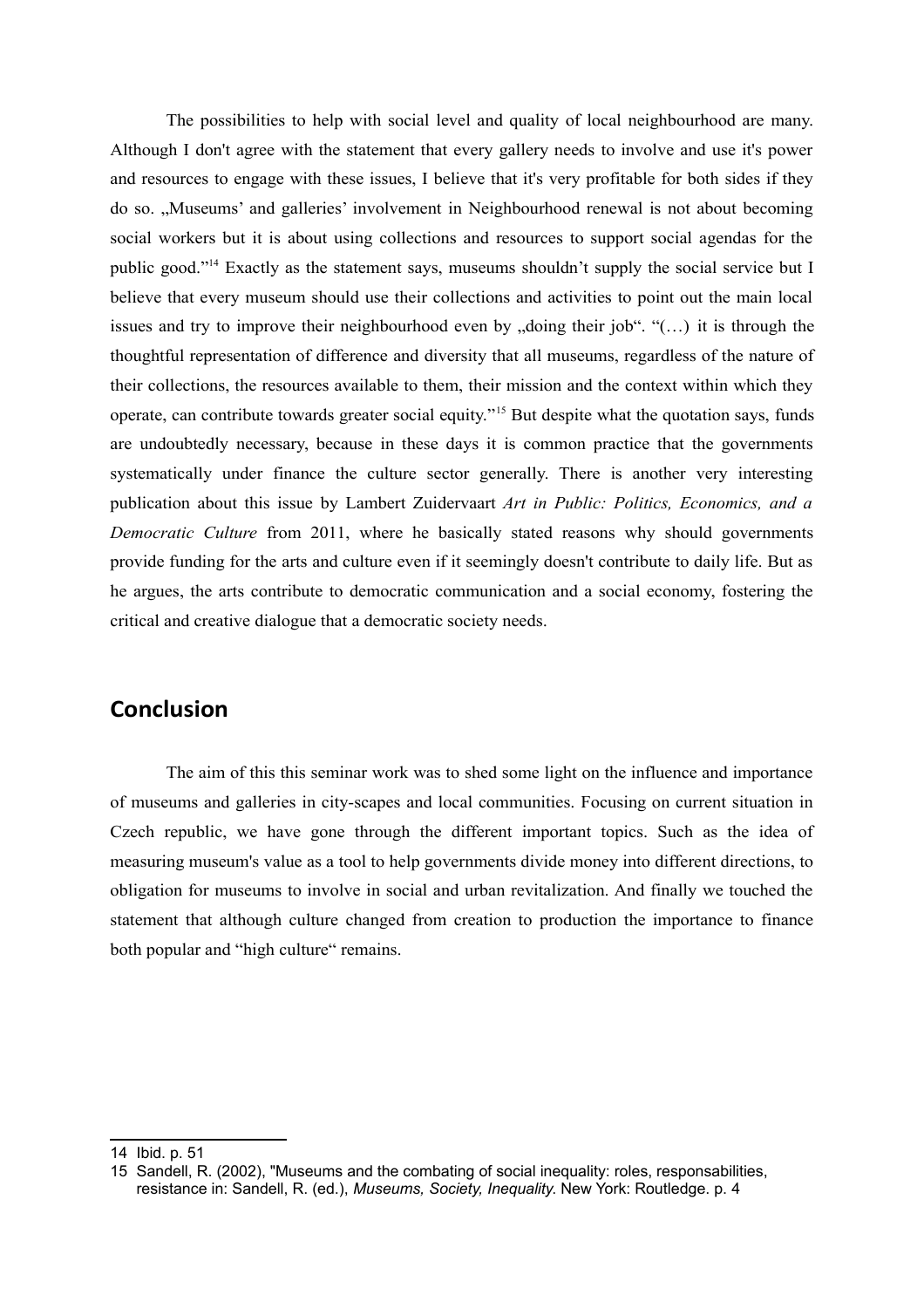## **Bibliography**

Adorno, T. (1944). "*The Culture Industry: Enlightenment as Mass Deception"*, of the book Dialectic of Enlightenment

Cikánek, M. (2009). "*Kreativní průmysly - příležitost pro novou ekonomiku"* 1. vyd. V Praze: Institut umění

Dodd, J. and Sandell, R. (2001). *Including museums*. Leicester: Research Centre for Museums and Galleries, University of Leicester.

Findlen, P. (1989). "*The museum: its classical etymology and renaissance genealogy". Journal of the History of Collections*, 1(1), pp.59-78.

Sandell, R. (2002), "*Museums and the combating of social inequality: roles, responsabilities*, resistance in: Sandell, R. (ed.), *Museums, Society, Inequality*. New York: Routledge.

Scott, C. (2002). "Measuring social value" in: Sandell, R. (ed.), *Museums, Society, Inequality*. New York: Routledge.

Zuidervaart, L. (2011). *Art in public.* New York: Cambridge University Press.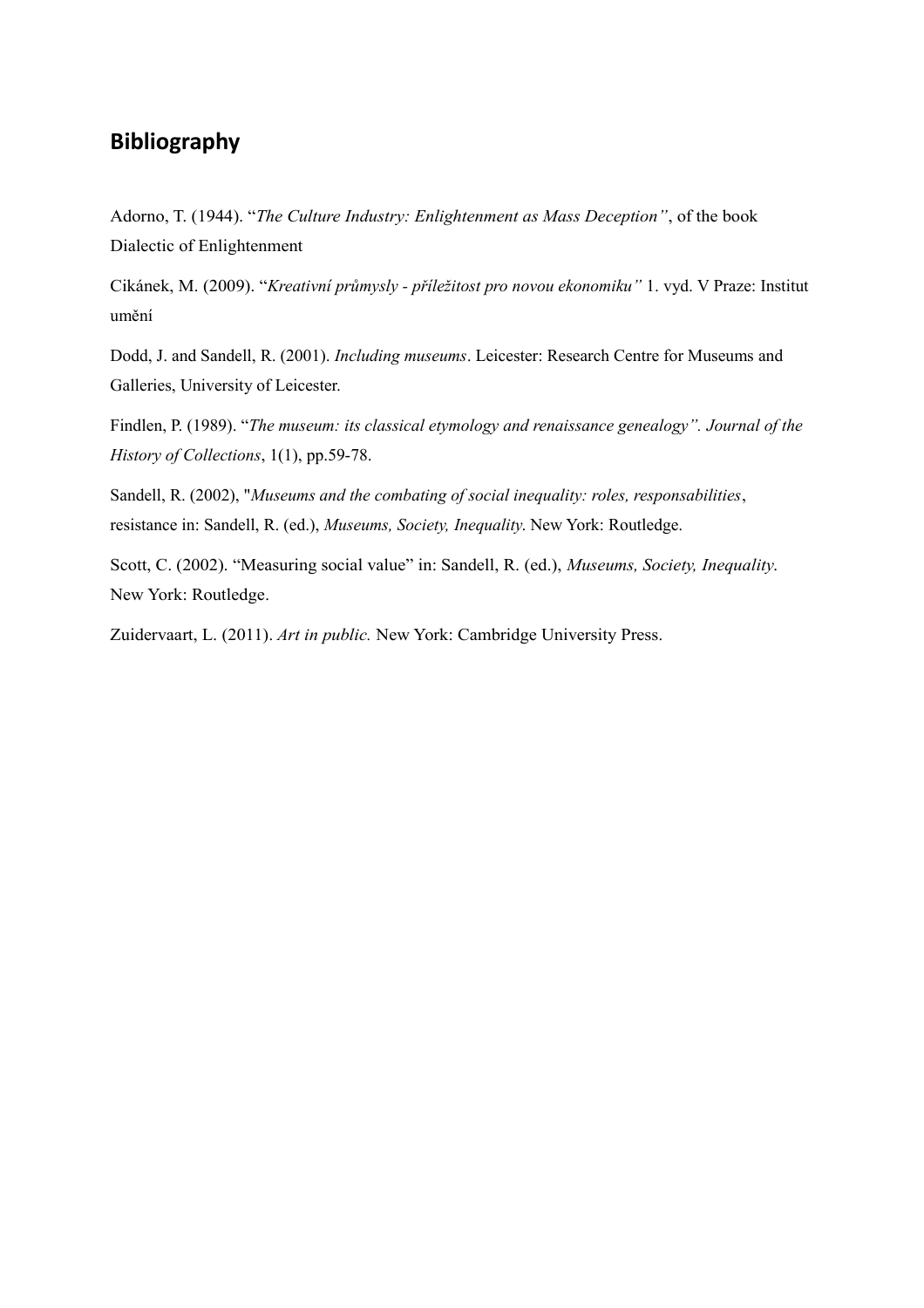

*Picture number 1: Armaturka Gallery, Usti nad Labem*



*Picture number 2: Plato Ostrava*